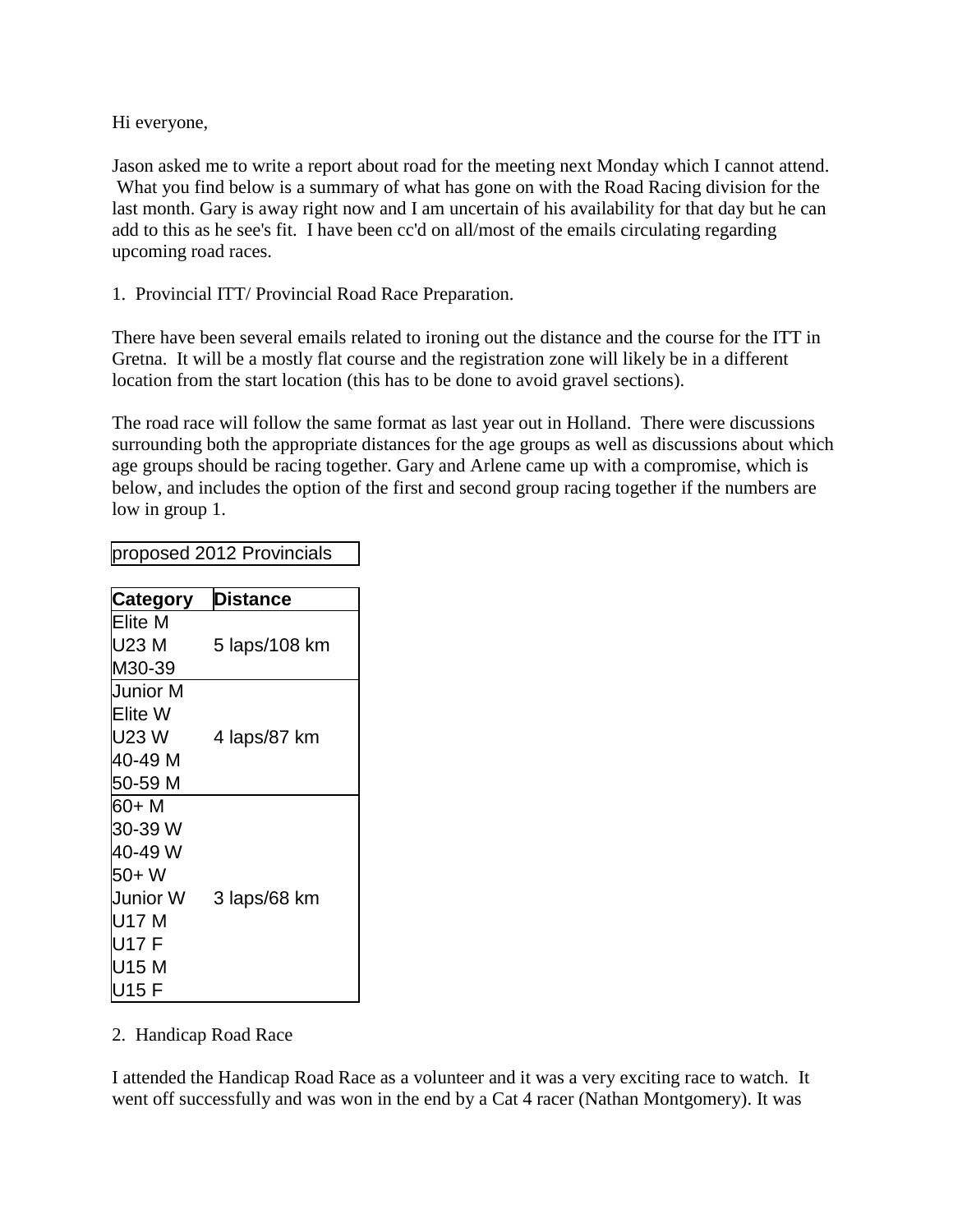also, unfortunately, crash laden in the cat 5 group. Two crashes affected the race. The first happened about 3/4 of the way through the last lap. The second was at the finishing sprint. No one was seriously injured, fortunately. Rick and I stood at the East Beach/Gate intersection as traffic marshals and informally timed the laps using my watch (the data from that is below). I believe the start gaps between the categories were 8 minutes for Cat 4 and 15 for Cat 3. There was a neutral start for all categories from the East Beach Parking lot to about 200 m up the main road after the right hand turn (essentially at the bottom of the hill there just past East Beach intersection). It seemed given the lap times and the gaps between categories that we had a strong field out there regardless of category. If the crash hadn't happened in the Cat 5 group, it is likely a Cat 5 racer would have won the race. A few riders got dropped in both cat 4 and 5 from the pace.

Handicap road lap times (unofficial timing -- i.e. my watch)

Times through at east beach intersection. (may be inexact). Time 00:00 was approx 30 seconds past when cat 5 passed the start sign.

LAP 1:

Cat 5 17:30 (does not include neutral start time); Cat 4 20:30 (uncertain time lag); Cat 3 24:35 (uncertain time lag).

 $IAP$  2: Cat 5 33:55 (16:25 lap); Cat 4 37:00 (16:30 lap); Cat 3 40:00 (15:25 lap).

LAP 3: Cat 5 51:15 (17:20 lap); Cat 4 53:40 (16:40 lap); Cat 3 55:35 (15:35 lap).

Crash reported -- apparently all cat 5 racers stopped for a short time.

```
IAP 4:Cat 4 1:10:34 (16:54 lap);
Cat 5 (gr 1) 1:11 (19:45 lap);
Cat 3 1:11:20 (15:45 lap);
Cat 5 (gr 2) 1:11:40 (21:25 lap).
```
3. Missing Road Results from the MCA site.

Twila informed us this week that numerous results were missing for completed road races and were not yet available on the MCA website. I set about searching and inquiring about all these results from the various contact people listed in the race bibles. This is where we are at for that (I just completed the process last evening).

May 5 Tour of Whiteshell FOG hosted race. The FOG Blog had podium results posted only. Hopefully Gary has the complete results in his files.